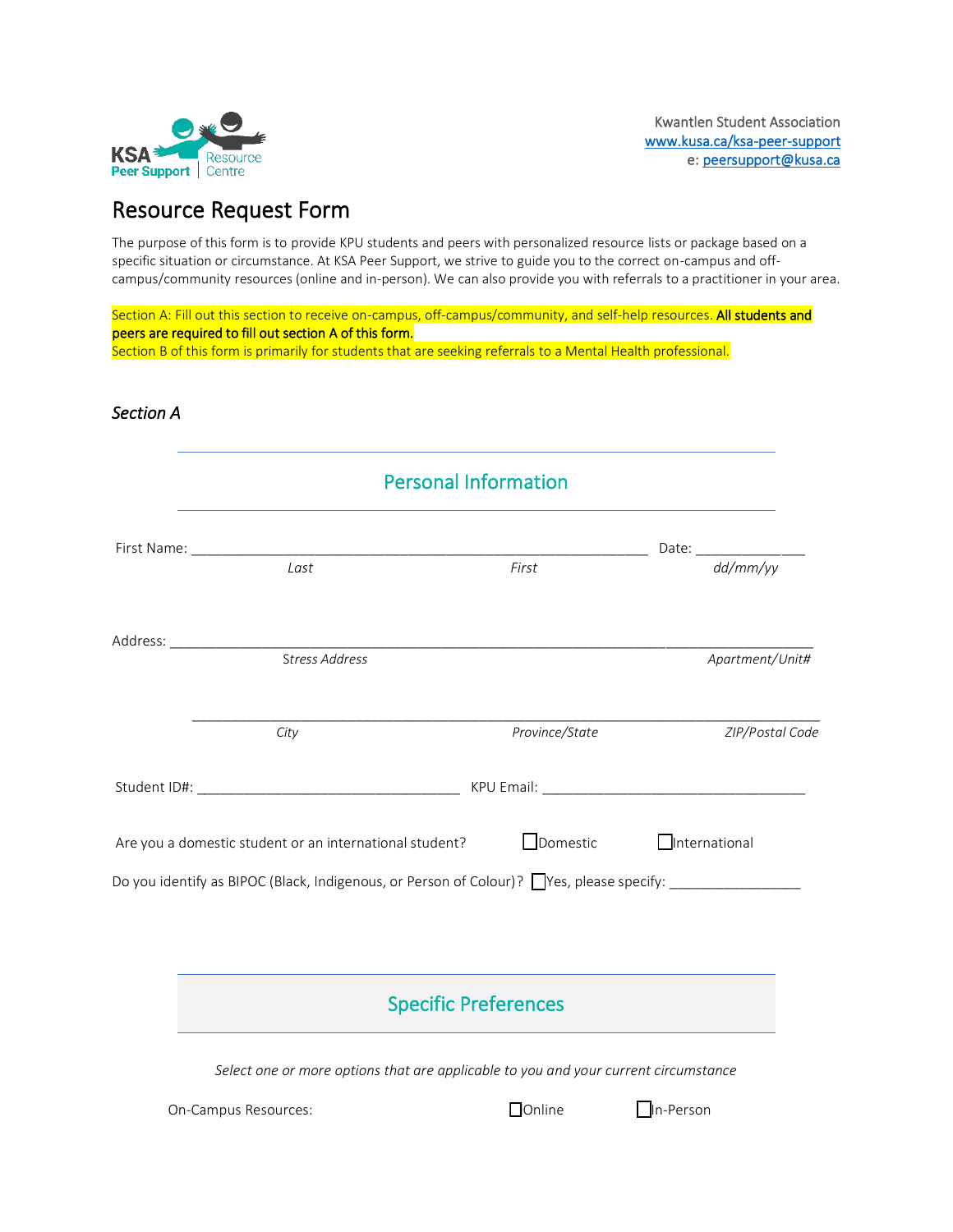| Off-Campus Resources/Community Referrals: |            | l lOnline        | I In-Person      |
|-------------------------------------------|------------|------------------|------------------|
| Self-Help Resources:                      | $\Box$ App | Workbook/Journal | ■Self-Care Plan* |

\*Self-Care Plan: You will be matched with a Peer Support Volunteer to go over approaching healing of any situation or problem in a holistic manner. A personalized self-care plan will allow you to balance all aspects of your well-being, while also identifying a support system in your life. The reality is, we all need self-nourishment in our lives. A plan will allow any student or peer to bounce-back from daily challenges and struggles. With a plan, you will know how to deal with any situation with the correct type of techniques.

| <b>Focus of Concerns</b>                                                             |  |  |
|--------------------------------------------------------------------------------------|--|--|
| Select one or more options that are applicable to you and your current circumstance  |  |  |
| Personal:                                                                            |  |  |
| General wellness                                                                     |  |  |
| $\Box$ Mental/Emotional                                                              |  |  |
| $\Box$ Physical                                                                      |  |  |
| $\Box$ Intellectual                                                                  |  |  |
| $\Box$ Financial                                                                     |  |  |
| $\Box$ Social                                                                        |  |  |
| $\Box$ Sexual                                                                        |  |  |
| $\Box$ Spiritual                                                                     |  |  |
| □Stress-related                                                                      |  |  |
| General Mental Health issues                                                         |  |  |
| $\Box$ Depression                                                                    |  |  |
| $\Box$ Anxiety                                                                       |  |  |
|                                                                                      |  |  |
| Specific Mental Health issues                                                        |  |  |
| $\Box$ illness/disorder:                                                             |  |  |
| $\Box$ Requiring access to treatment or intervention for: $\rule{1em}{0.15mm}$       |  |  |
| $\Box$ Suicidal thoughts and ideation* - Refer to the immediate crisis support (p.6) |  |  |
| Sexual Health                                                                        |  |  |
| Birth Control and Contraceptives                                                     |  |  |
| $\Box$ Feminine hygiene                                                              |  |  |
| $\Box$ Safe sex and education                                                        |  |  |
| $\Box$ Sex clinics and healthcare providers                                          |  |  |
| □Pregnancy testing and support                                                       |  |  |
| <b>H</b> Abortion                                                                    |  |  |
| STD/STI and Genital Health                                                           |  |  |
| $\Box$ Sexual pleasure and healing                                                   |  |  |
| Abuse/Violence* - Refer to the immediate crisis support (p.6)                        |  |  |
| Domestic Violence                                                                    |  |  |
| □Child Violence                                                                      |  |  |
| $\Box$ Sexual Violence                                                               |  |  |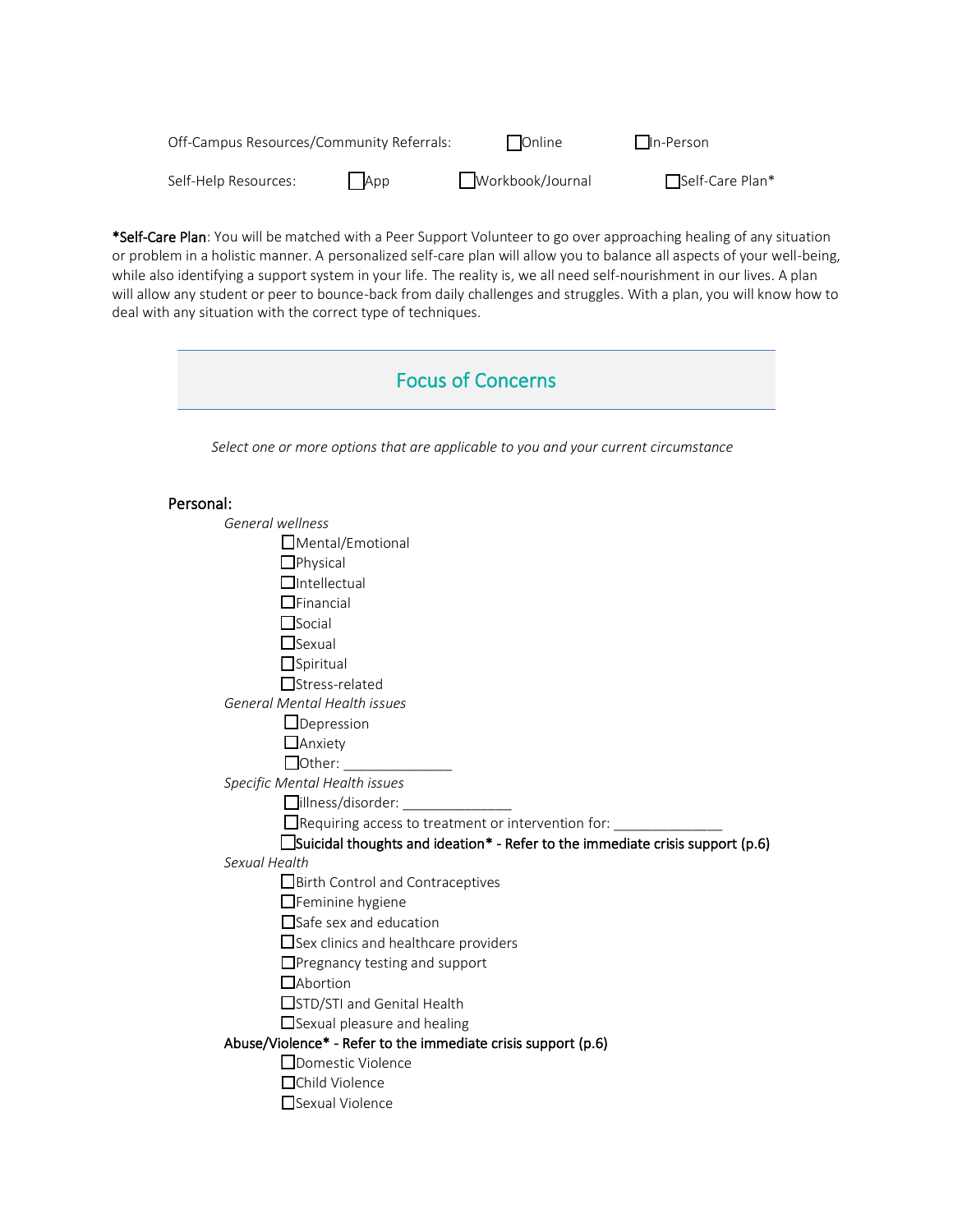| Other types of violence: ________________                  |  |  |  |
|------------------------------------------------------------|--|--|--|
| Trauma                                                     |  |  |  |
| _Childhood                                                 |  |  |  |
| Sexual                                                     |  |  |  |
| $\Box$ Intergenerational                                   |  |  |  |
| $\Box$ Other traumatic events:                             |  |  |  |
| Substance Abuse and Addiction                              |  |  |  |
| $\Box$ Drugs                                               |  |  |  |
| $\Box$ Alcohol                                             |  |  |  |
| $\Box$ Sex                                                 |  |  |  |
| Body image                                                 |  |  |  |
| □ Eating/diet problems                                     |  |  |  |
| $\Box$ Body dysmorphia                                     |  |  |  |
| $\Box$ Insecurities                                        |  |  |  |
| Social and Cultural                                        |  |  |  |
| $\Box$ Racism                                              |  |  |  |
| □Gender issues/women's rights                              |  |  |  |
| $\Box$ Disability issues                                   |  |  |  |
| □BIPOC (Black, Indigenous, Person of Colour) issues        |  |  |  |
| □Gender Identity and LGBT2SQ+ issues                       |  |  |  |
| Men's Mental Health or issues                              |  |  |  |
| Other                                                      |  |  |  |
| $\Box$ Family problems                                     |  |  |  |
| $\Box$ Relationship issues                                 |  |  |  |
| □Grief/Loss                                                |  |  |  |
| $\Box$ Loneliness                                          |  |  |  |
| $\Box$ Homesickness                                        |  |  |  |
| $\Box$ Housing                                             |  |  |  |
| Food Sources                                               |  |  |  |
| □Children and Family support                               |  |  |  |
| □ Financial and Income Assistance                          |  |  |  |
| $\Box$ Transportation                                      |  |  |  |
| <b>Academic Success:</b>                                   |  |  |  |
| Assignment and Exam Stress                                 |  |  |  |
|                                                            |  |  |  |
| Time Management and Life Balance<br>$\Box$ Motivation      |  |  |  |
| $\mathsf{J}$ Procrastination                               |  |  |  |
| $\Box$ Study techniques and skills                         |  |  |  |
|                                                            |  |  |  |
| □ Communication and Networking                             |  |  |  |
| $\Box$ Academic warning or probation<br>$\Box$ Withdrawals |  |  |  |
|                                                            |  |  |  |
| <b>Suspension</b>                                          |  |  |  |
|                                                            |  |  |  |
| Career:                                                    |  |  |  |
| Career Choice and Employment                               |  |  |  |
| $\Box$ Changing programs                                   |  |  |  |

- ☐Volunteer choice
- ☐Educational options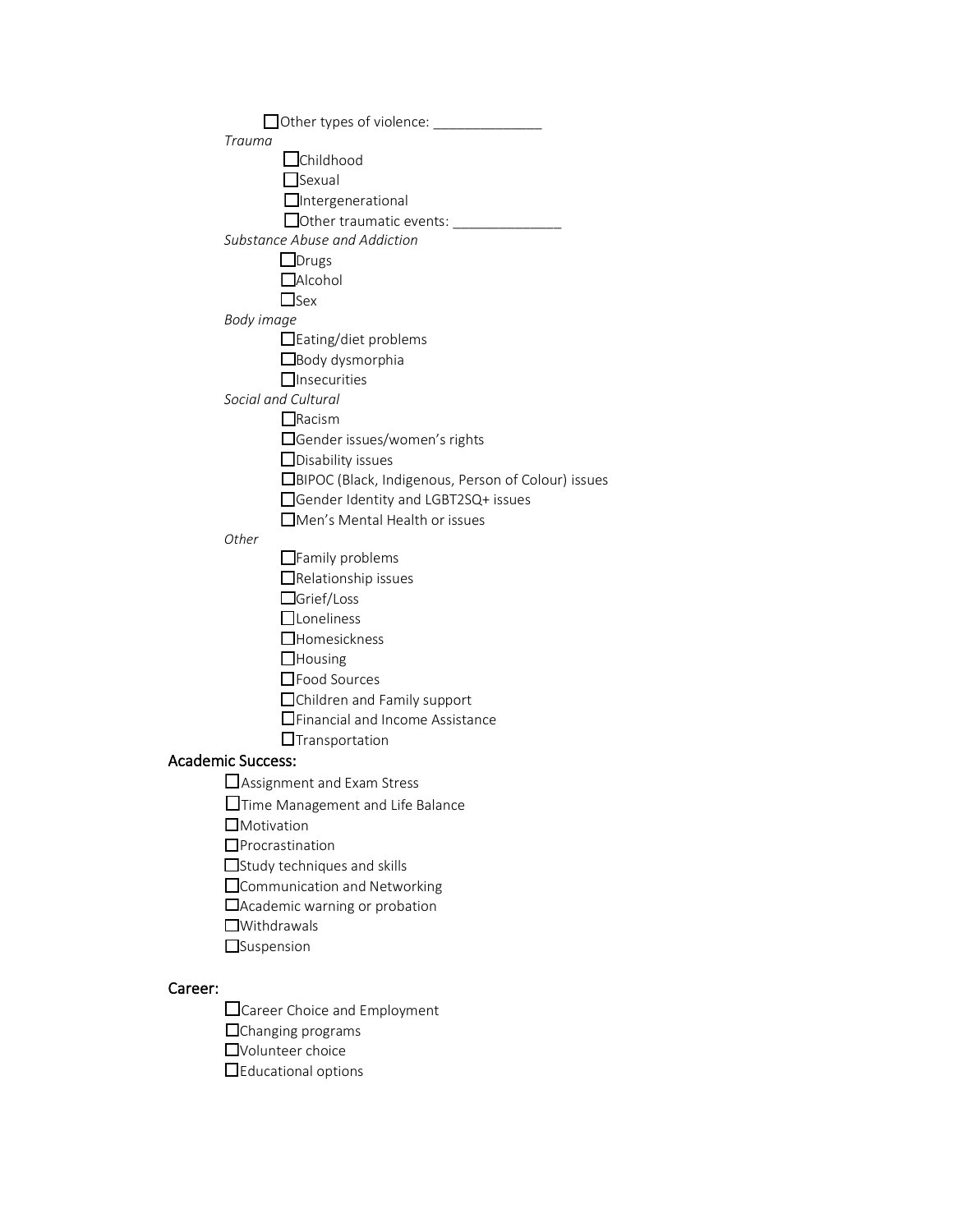#### Policy and Advocacy:

- □Course/Program withdrawal □Appealing grades □Complaint about professor ☐Plagiarism or Cheating
- ☐Harassment, Bullying or Stalking
- ☐Discrimination

Provide a summary of the support and resources that you are seeking:

### *Section B: Referral to a Mental Health Professional (Off-Campus)*

*Leave this section blank if you are NOT seeking help from a Mental Health practitioner (RCC, RPsych, RSW, RCSW, CCC, BCAMFT)*

*Note on 'myBenefits' plan: The services of mental health practitioners are covered at 80%, to an overall plan maximum of \$500 based on reasonable and customary charges, per benefit year. If you require more information, please email: [kwantlenplan@mystudentplan.ca](mailto:kwantlenplan@mystudentplan.ca)*

Unsure about the type of professional support you need? Contact us a[t peersupport@kusa.ca](mailto:peersupport@kusa.ca) and we will go over in detail about what would be the right fit for you. We can also schedule an intake session with you.

# Professional Support

 *Select ONE Mental Health practitioner that you feel is the right fit for your situation* 

☐Registered Clinical Counsellor (RCC): A type of counsellor that provides psychotherapy based on empirically supported therapeutic approaches. They are qualified to evaluate Mental Health concerns and diagnoses. They are not qualified to prescribe medication or provide an assessment.

☐Registered Psychology (RPsych): A Psychologist is qualified to treat and diagnose Mental Health concerns based off a psychotherapeutic approach. They can provide an assessment of Mental illnesses or disorders, but they are unable to prescribe medications.

☐Registered Social Worker (RSW): A Social Worker is eligible to conduct assessments on an individual functioning, including their biological, psychological, social, emotional, and cultural needs.

☐Registered Clinical Social Worker (RCSW): A type of Social Worker that has experience in diagnosing and treating a variety of Mental Health and family dynamic challenges.

☐Canadian Certified Counsellor (CCC): A type of counsellor that practices therapeutic approaches in Canada.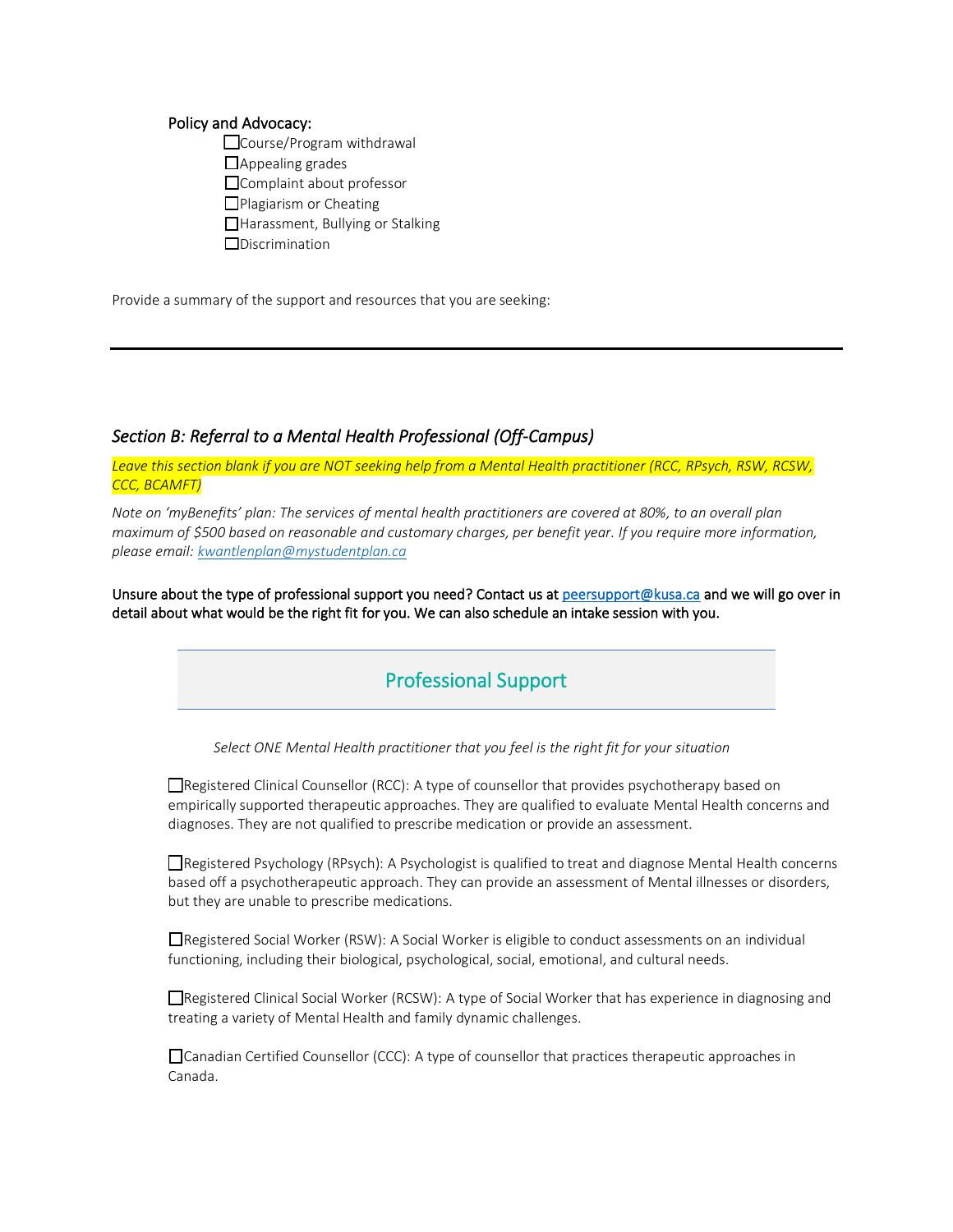☐Marriage and Family Therapist (MFT): A type of therapist that can work with families, couples, and children. They treat a variety of relationship dynamic challenges.

## Preferences and Approaches

*Select one or more options that are applicable to you and your current circumstance*

Gender: □Male □Female □No Preference

Type of therapy/support/intervention: ☐ Individual ☐Couple ☐Group

Format: ☐Telephone Counselling ☐Video Counselling ☐In-Person Sessions ☐No Preference

Other preferences: □Trauma-informed □LGBTQ2S+ friendly □Pet friendly □Culturally sensitive

☐Feminist framework ☐Mindfulness and Spiritual approaches ☐Body and Somatic

Other preferences and approaches, please specify:

### Specialization

*Select one or more options that are applicable to you and your current circumstance*

☐Abuse (Emotional, Physical, Sexual) ☐Cultural issues ☐Addictions (Drugs, Alcohol, Sex, Gambling) ☐Grief/Loss/Death ☐Anger Management ☐Depression ☐Anxiety ☐Divorce/Separation/Break-up ☐Mental Health Disorder – please specify: \_\_\_\_\_\_\_\_\_\_\_\_\_\_\_ ☐Family issues ☐Brain Health / Injury ☐Gender Identity **□Bullying and Harassment □Intimacy issues** ☐Career ☐LGBTQ2S+ issues ☐Chronic illness or Pain ☐Relationship issues ☐COVID-19 issues ☐Men's Issues